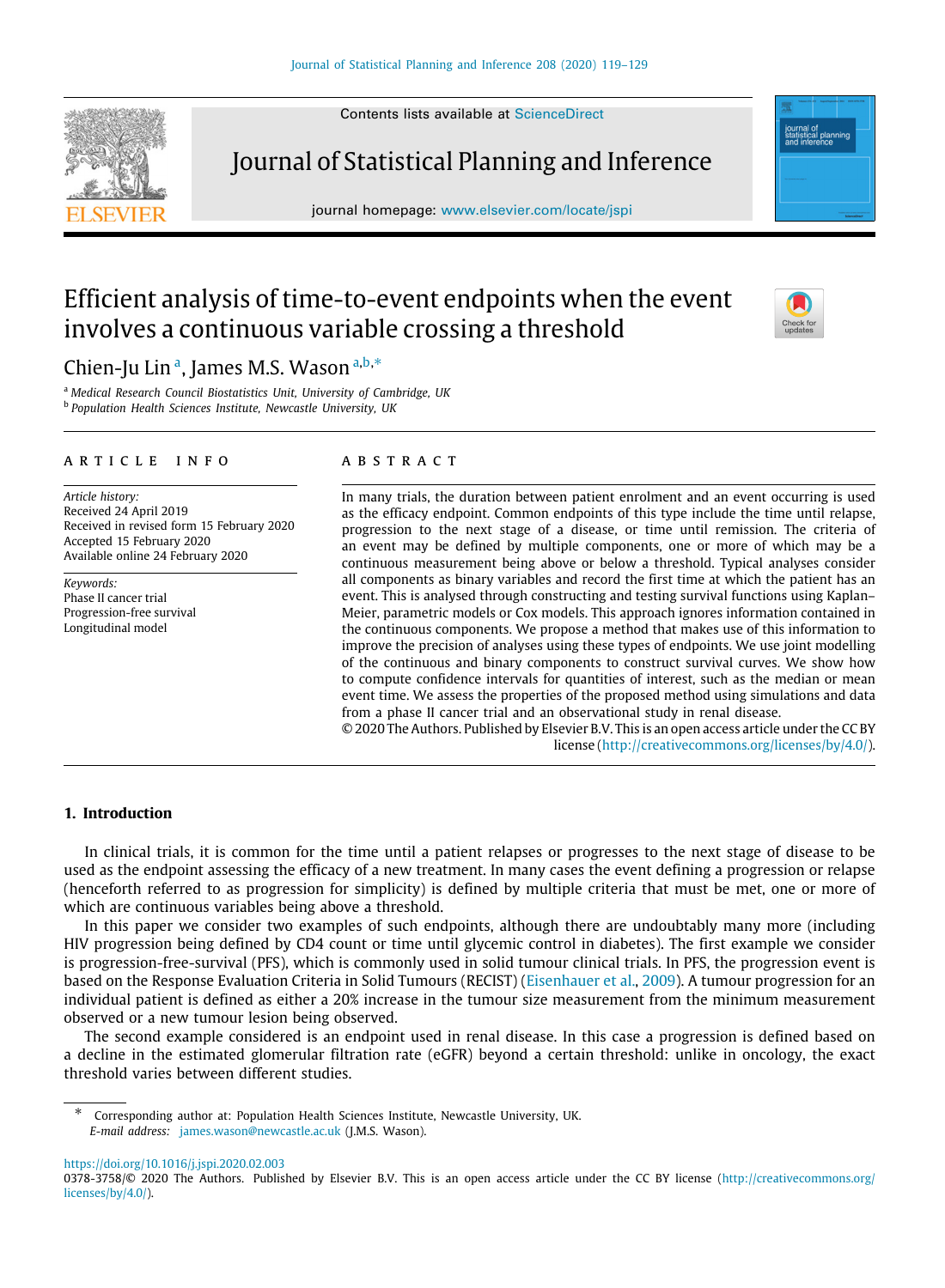Typical analyses of these endpoints involve fitting a model to the event or censoring times of all patients in the study. These event times are summarised by a survival function which contains information on the probability a patient survives until time *t*. There are three commonly used approaches to estimating the survival function. Firstly, there is the Kaplan– Meier (KM) survival function which is a non-parametric approach. The KM method treats time as discrete and hence results in a step function. It is based on the number of events and number of patients at risk at fixed points in time. The area under the survival curve is the mean survival time. Secondly, there are parametric survival models, which treat survival time as continuous and following a certain distribution such as exponential or Weibull. Finally, the Cox model is a semi-parametric approach, which uses explanatory variables to predict the hazard (i.e. instantaneous chance of an event). The Cox model can accommodate both discrete and continuous time.

The aforementioned methods construct survival functions based on events and non-events rather than considering the rich data collected on continuous measurements. Failure to use all information risks the loss of substantial efficiency ([Dhani et al.](#page-10-1), [2009](#page-10-1)). In the context of analysing composite responder-based endpoints, researchers have proposed methods for utilising the continuous measurements to improve inference on the dichotomised binary outcome (*[Jaki et al.](#page-10-2),* [2013](#page-10-2); [Karrison et al.](#page-10-3), [2007;](#page-10-3) [Wason and Seaman](#page-10-4), [2013](#page-10-4); [Lin and Wason](#page-10-5), [2017\)](#page-10-5). In particular, the augmented binary method, first proposed by [Wason and Seaman](#page-10-4) ([2013\)](#page-10-4), estimates the proportion of patients who are responders, whilst using the continuous information to increase efficiency. The augmented binary method initially focused on estimating a probability of response at the end of two follow-up times. [Lin and Wason](#page-10-5) ([2017](#page-10-5)) extended the method to an arbitrary number of follow-up times as well as using the best observed response as an endpoint. The method has consistently been shown to provide extra precision on the estimated proportion of patients who are responders. It similarly can be used to increase the power to test for differences between arms in a randomised trial. However, the method has only focused on analysing a binary response outcome rather than the time until such an event occurs.

In this paper, we propose an augmented approach for improving inference on the time until a binary event, defined by underlying continuous measurements, occurs. We illustrate the methodology using simulations and real data from a real phase II cancer trial and a renal disease dataset.

# **2. Methods**

In a study designed to assess time to event, patients are followed up until either an event occurs at a time *G* or a preplanned time *T* . The maximum observed time is min(*G*, *T* ). We assume that a progression event is defined by a composite outcome, comprising of both a continuous variable *Y* and a binary component *D*. No event occurring at time *t* can be written as  $Y_t < c$  and  $D_t = 0$  where *c* is a threshold of response criteria and  $Y_t$  and  $D_t$  are observed values of *Y* and *D* at time *t*.

We first consider the basic framework that is used to model these data. The survival function, denoted by *S*(*t*), is the probability that a patient will have an event exceeding time  $t : S(t) = P(T > t) = 1 - P(T \le t)$ . The hazard function, denoted by *h*(*t*), is, informally, the chance that the patient will experience an event in an instant of time *t*. The probability function, denoted by  $P(Y_t < c$  and  $D_t = 0)$ , is the unconditional probability that no events will occur at time *t*.

#### *2.1. Kaplan–Meier estimator*

The standard method of estimating the survival function was proposed by [Kaplan and Meier](#page-10-6) ([1958\)](#page-10-6). The concept is to estimate the probabilities  $P(Y_t < c$  and  $D_t = 0)$  for all the observed event times using the discrete event indicator. The survival function is then a product of the estimators of the probability function. We assume the data consist of n patients, with discrete event time t taking values in  $\{t_1, \ldots, t_T\}$ . Let  $d_m$  be the number of events and  $r_m$  be the number of patients at risk at time *tm*. The Kaplan–Meier estimator of time *t* is defined as

$$
\hat{S}_{KM}(t) = \prod_{t_m \leq t} \left(1 - \frac{\text{number of progression at } t_m}{\text{number of patients at risk at } t_m}\right) = \prod_{t_m \leq t} \left(1 - \frac{d_m}{r_m}\right).
$$

The variance of  $\hat{S}_{KM}(t)$  is [\(Klein and Moeschberger](#page-10-7), [2003,](#page-10-7) p. 105)

$$
V(\hat{S}_{KM}(t)) = \hat{S}_{KM}(t)^2 \sigma(t)^2, \quad \sigma(t)^2 = \prod_{t_m \leq t} \left\{ \frac{d_m}{r_m(r_m - d_m)} \right\}
$$

The 95% confidence interval for the survival function for a single fixed time *t* is

$$
\hat{S}_{KM}(t) - Z_{1-\alpha/2}\sigma(t)\hat{S}_{KM}(t), \hat{S}_{KM}(t) + Z_{1-\alpha/2}\sigma(t)\hat{S}_{KM}(t),
$$

where  $Z_{1-\alpha/2}$  is  $1-\alpha/2$  percentile of a standard normal distribution.

The null hypothesis  $H_0: S_1(t) = S_2(t)$  can be tested using a Chi-square test ([Klein et al.](#page-10-8), [2007](#page-10-8))

$$
\chi_1^2 = \frac{\hat{S}_1(t) - \hat{S}_2(t)}{\hat{S}_1(t)^2 \hat{\sigma}_1(t)^2 - \hat{S}_2(t)^2 \hat{\sigma}_2(t)^2}.
$$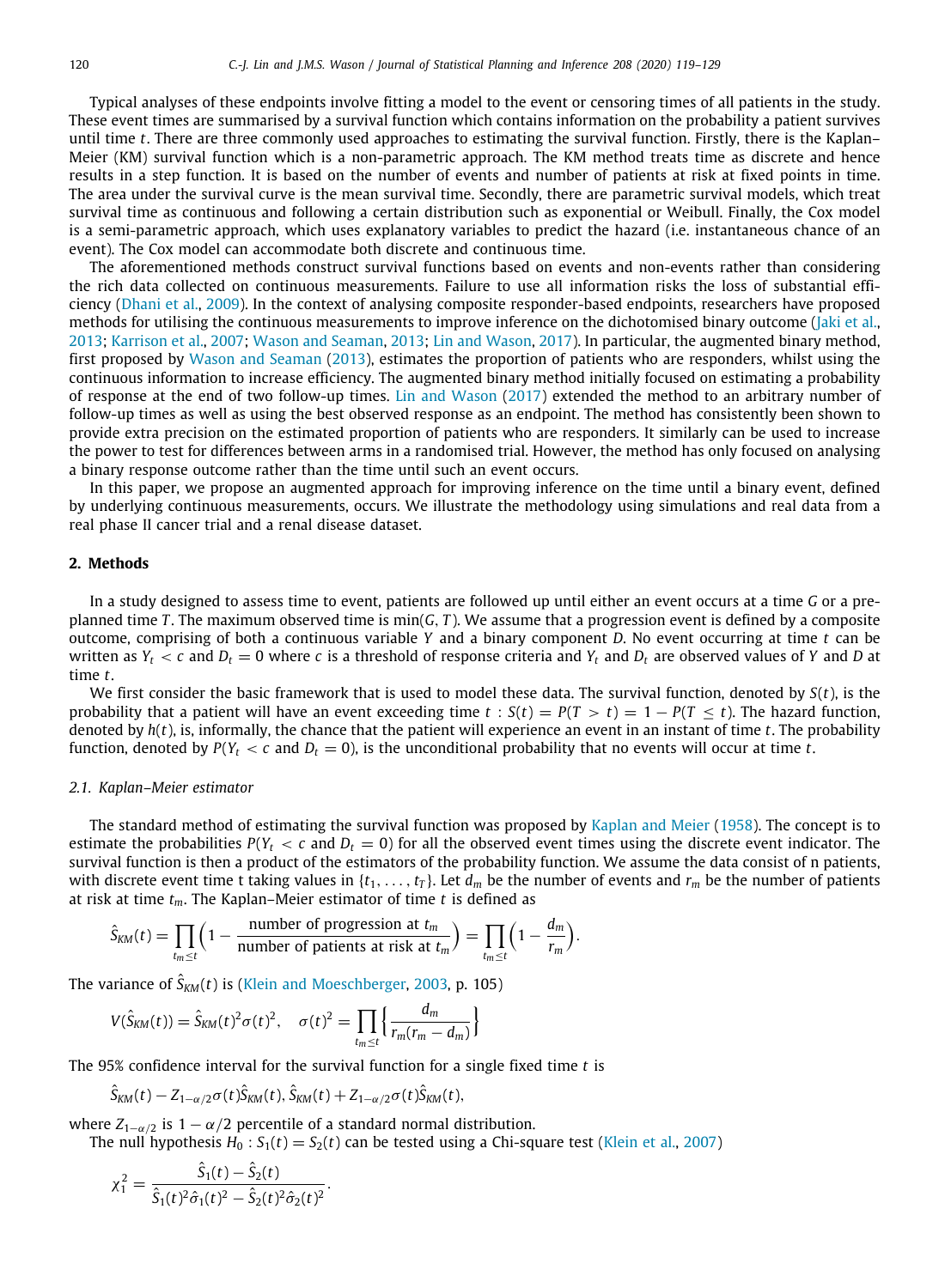A test for any difference between survival curves can be done by using a log-rank test. Rather than a direct comparison of those two rates, the log-rank test examines differences between observed and expected number of events at all observed times. Let  $t_1 < t_2 < \cdots < t_T$  be the distinct event times in the pooled sample. Let  $d_m = d_{1m} + d_{2m}$  and  $r_m = r_{1m} + r_{2m}$ be the sum of the number of events and the number of patients at risk within each group at time  $t_m$  of the two groups. The test statistic is

$$
\chi_1^2 = \frac{(O_1 - E_1)^2}{E_1} + \frac{(O_2 - E_2)^2}{E_2},
$$

where  $O_1$  and  $O_2$  are the observed numbers of events at two groups, and  $E_1$  and  $E_2$  are the expected numbers of events,  $E_k = \sum_{m=1}^{T} \frac{d_m r_{km}}{r_m}.$ 

#### *2.2. Augmented binary method for time until a threshold event*

#### *2.2.1. Single-arm*

<span id="page-2-2"></span>The continuous variable *Y* and binary component *D* are the two main components that define progression. If there are additional (continuous or non-continuous) components, one continuous component can be selected as *Y* and the remaining components combined into *D*.

A threshold *c* determines failure of the continuous variable *Y*. Without loss of generality we assume that *Y* > *c* means progression. We assume that  $D = 1$  means failure. The augmented binary method for solid tumour oncology [\(Lin and](#page-10-5) [Wason](#page-10-5), [2017](#page-10-5)) assumes (1) *Y*, the log tumour size ratio, follows a multivariate normal distribution and (2) *D*, the new-lesion progression indicator depends only on the observed tumour size at the previous visit. We consider how these assumptions can be relaxed and how sensitive results are to deviations when extending the method to time until progression.

We define  $Y_1, \ldots, Y_T$  as the continuous component observations at each time and  $D_1, \ldots, D_T$  as the binary component indicator at each time. It is assumed that patients are only followed until the event occurs and so values of *Y<sup>i</sup>* and *D<sup>i</sup>* after are not observed.  $T_Y$  and  $T_D$  are the time until  $Y_i > c$  and  $D_i = 1$  respectively. The probability of no progression because of *Y* before time *t*, labelled  $T_Y > t$  is:

<span id="page-2-0"></span>
$$
Pr(T_Y > t) = Pr(Y_1, \dots, Y_t \in (-\infty, c), Y_{(t+1)}, \dots, Y_T \in (-\infty, \infty))
$$
  
= 
$$
\int_{-\infty}^{c} \dots \int_{-\infty}^{c} f_{Y_1, \dots, Y_t}(y_1, \dots, y_t; \theta) dy_1 \dots dy_t.
$$
 (1)

The value after time t is irrelevant to the probability in ([1\)](#page-2-0), represented by the integral limits being ( $-\infty, \infty$ ).

The probability of no progression because of *D* before time *t* is

<span id="page-2-1"></span>
$$
Pr(T_D > t) = Pr(D_1 = \dots = D_t = 0)
$$
\n<sup>(2)</sup>

In [Lin and Wason](#page-10-5) ([2017\)](#page-10-5), a logistic model is used to model the failure rate at the first time point and conditional logistic models for follow-up times, that is,

$$
Pr(T_D > t) = Pr(D_1 = 0)Pr(D_2 = 0|D_1 = 0) \dots Pr(D_t = 0|D_1 = \dots = D_{t-1} = 0)
$$

However, there may be time points without a sufficient number of events for getting reliable estimators. In this situation, we use Cox regression to model the hazard function and transform it into the survival function. We do this as described below.

The hazard can be modelled by

$$
h_i(t) = \lambda(t) \exp(\beta/\mathbf{x}),
$$

where *i* is the index of participant,  $\lambda(t)$  is the baseline hazard, **x** is a vector of explanatory variables associated with failure time, and  $\beta$  is a vector of regression coefficients. In the lesion progression model, the explanatory variables are the baseline tumour size and treatment indicator. λ(*t*) is estimated by Breslow's estimator ([Klein and Moeschberger](#page-10-7), [2003](#page-10-7), p. 283). Next, we use the relationship between *S*(*t*) and cumulative hazard *H*(*t*), *S*(*t*) = exp(−*H*(*t*)), to construct a survival function of new-lesion progression.

The final step is to aggregate Eqs. ([1\)](#page-2-0) and [\(2\)](#page-2-1). The event time of the patient *i* equalling or exceeding time *t* means that neither tumour progression nor lesion progression occurs before time *t*. The probability of no progression before time *t* can be written as

<span id="page-2-3"></span>
$$
S_i(t|\theta) = \Pr(T_i = \min(T_{i,D}, T_{i,Y}) \ge t) = \int_{\Omega^{t+k}} \Pr(D_1 = \cdots = D_t = 0) f(\mathbf{y}; \theta) d\mathbf{y},
$$
\n(3)

where  $\varOmega=(-\infty,c),$   $k=\sum_{j=1}^t(j-1),$   ${\bf y}=(y_1,\ldots,y_t)$  and  $\theta$  is the vector of parameters of above models. The average survival rate is  $\tilde{S}(t|\theta) = \sum_{i=1}^n \frac{S_i(t|\theta)}{n}$  and is estimated by  $\tilde{S}(t|\hat{\theta})$ . We use the delta method to construct a pointwise confidence interval for the survival function. Let  $I(\theta) = \tilde{S}(t|\theta)$ ,

$$
\mathrm{Var}(I(\hat{\theta})) \approx \nabla (I(\hat{\theta}))^T \mathrm{Var}(\hat{\theta}) \nabla (I(\hat{\theta})),
$$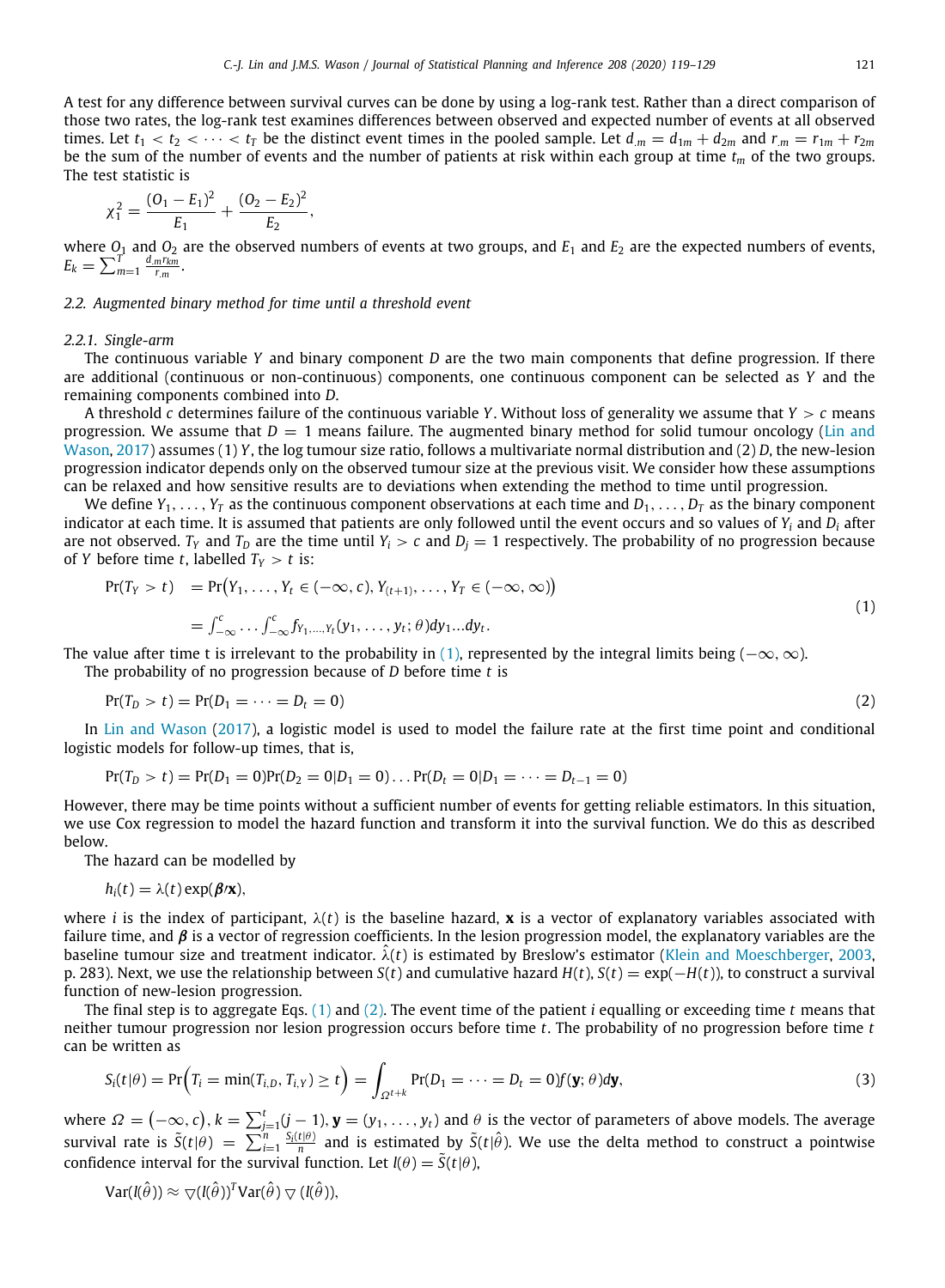where  $\theta$  is the vector of parameters. The delta method approximates the variance by a first-order Taylor expansion. Although this results in a straightforward estimator of the variance, we found there is an issue of estimators when near the boundary (i.e. when the survival function is near 1 or  $0 -$  see Appendix A of the Supplementary Materials). To overcome this issue, we use the bootstrap [\(Davison and Hinkley,](#page-10-9) [1997](#page-10-9)) to estimate the variance near the boundary. A total of *k* bootstrap samples are generated from sampling the data with replacement to construct the distribution of  $\tilde{S}(t|\hat{\theta})$  at a fixed time *t*. From the bootstrap distribution,  $\tilde{S}(t|\hat{\theta}_1),\ldots,\tilde{S}(t|\hat{\theta}_k)$ , we obtain the percentile, denoted by  $\left(\tilde{S}^*_{\alpha/2}(t|\hat{\theta}),\tilde{S}^*_{1-\alpha/2}(t|\hat{\theta})\right)$ 

as the  $(1 - \alpha)$ % confidence interval. The drawback of the bootstrap confidence interval is its lengthy computational time.

The median survival time is defined as  $M_{1i} = \inf(t : S_i(t) \le 0.5)$ . In some cases it may not be possible to estimate the median because there are not a sufficient number of events observed in the study. In that case it might make sense to estimate the mean survival time instead. The mean is estimated by the area under the *Si*(*t*) curve, which can be written as

$$
M_{2i}=\sum_{t=1}^{T_i}tS_i(t|\theta).
$$

### *2.2.2. Comparative trials*

We now extend the method to the problem of comparing the survival distribution of two treatments in a randomised trial. Both [Wason and Seaman](#page-10-4) ([2013\)](#page-10-4) and [Lin and Wason](#page-10-5) [\(2017](#page-10-5)) have addressed how to test for response rate at a fixed time. They add an arm indicator to models and apply the Wald test to test differences between mean response rates. We apply a similar strategy to test for *S*(*t*) of two arms at a fixed time. As for detecting differences between survival curves of two or more arms, we compare hazard rates. Let  $R_i$  be the arm indicator for patient *i*,  $R_i = 0$  for control and 1 for experimental arms respectively. The continuous measurements are modelled by:

$$
(Y_{i1}, Y_{i2}, \ldots, Y_{iT})^{\prime} | R, z_0 \sim N((\mu_{i1}, \mu_{i2}, \ldots, \mu_{iT})^{\prime}, \Sigma).
$$

If logistic regression models are used for modelling the probability of *D* taking value 1 (e.g. death/lesion progression), the models could be written as:

$$
logit(p_{Di}) = Pr(D_{it} = 1 | D_{iu} = 0 \ \forall u \in \{1, ..., (t-1)\}; z_{i0}, ..., z_{iu}) = \alpha_t + \beta_t R + \gamma_t z_{i(t-1)}.
$$
\n(4)

where *pDi* is the probability of patient *i* being a case of *D* failure at time *t* given that there is no *D* failure before time t. The parameter  $\alpha_t$  represents the baseline log-odds of progression at time t. The parameter  $\beta_t$  represents the log odds ratio of the experimental treatment.

If a Cox model is used for *D*, the hazard function can be written as

$$
h_i(t|R) = \lambda(t) \exp(\beta_1 z_{0i} + \beta_2 R).
$$

Based on the association between hazard function and survival function, we obtain

$$
h_i(t|R) = H_i(t + 1|R) - H_i(t|R)
$$
,  $H_i(t|R) = -\log S_i(t|R)$ , and  $Pr(T_D > t) = exp(-H_i(t|R))$ 

For a comparative trial, we test  $H_0$ :  $h(t|R = 0) = h(t|R = 1)$  for all  $t \leq \tau$ , where  $\tau$  is the largest time at which both groups have at least one patient at risk. An estimator of the expected hazard rate in the treatment arm under  $H_0$  is the pooled estimator of the hazard rate, that is,

$$
Z(\tau) = \sum_{t=1}^{\tau} \left( h(t|R=1) - \frac{h(t|R=0) + h(t|R=1)}{2} \right)
$$

This will be close to zero if H<sub>0</sub> is true. Again, we calculate the variance by using either the delta or the bootstrap method. Let  $I(\theta) = Z(\tau)$ , the variance using the delta method can be approximated by

.

$$
\mathrm{Var}(I(\hat{\theta})) \approx \nabla (I(\hat{\theta}))^T \mathrm{Var}(\hat{\theta}) \nabla (I(\hat{\theta})),
$$

where  $\theta$  is the vector of parameters from the above models. The variance using the bootstrap method works as follows. A total of *n* bootstrap samples are generated from data with replacement. The value of *Z* of each sample is calculated and used to construct the bootstrap distribution of *Z* from which we obtain the variance. We will use Aug-delta to refer to the augmented binary method using the delta-method to estimate the variance and Aug-boot to refer to the method using the bootstrap variance. When the null hypothesis is true,  $\frac{Z^2}{Var}$  $\frac{Z^2}{Var(Z)}$  has a chi-squared distribution with one degree of freedom. Given a significance level of  $\alpha$ ,  $H_0$  is rejected when Z is larger than the upper  $\alpha$ -level critical value of the  $\chi_1^2$ distribution.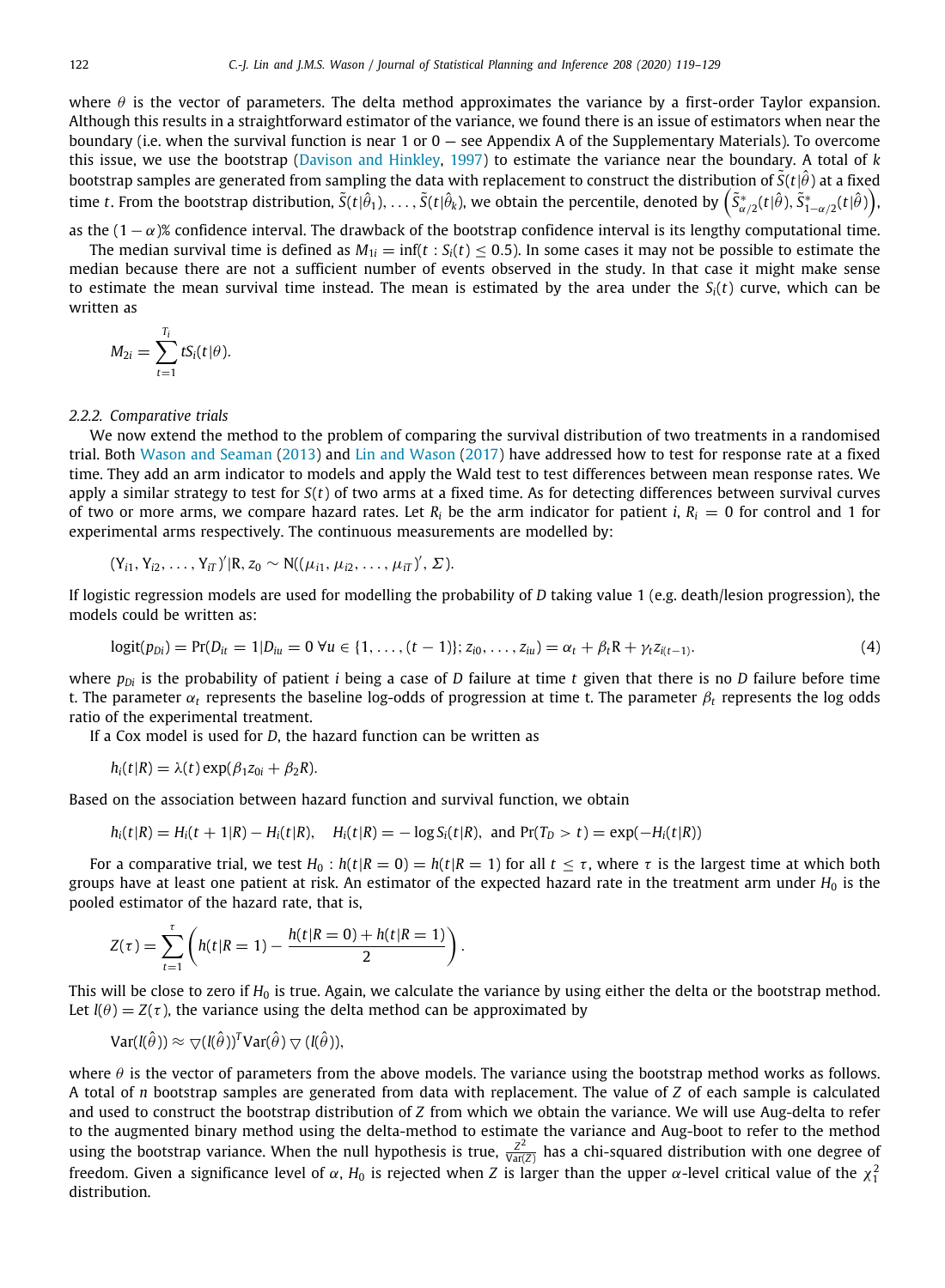#### *2.2.3. Models for solid tumour oncology trials*

As an illustration of the above framework, we show how it applies to progression-free survival in oncology.

RECIST [\(Eisenhauer et al.,](#page-10-0) [2009\)](#page-10-0) is used as a standard measurement of tumour response. Once lesions are identified, RECIST uses their longest diameter to define them being either ''measurable'' or ''unmeasurable'' lesions. Target lesions are selected from measurable lesions at baseline. The baseline and follow-up sum of the longest diameter of the target tumour lesions will then be used to assess tumour response. Henceforth we use the term ''tumour size'' to refer to the sum of the longest diameter of target tumour lesions. the term ''progression'' includes (1) increase in tumour size by more than 20% from a minimum (a tumour-growth progression) or (2) new lesions appearing (a new-lesion progression).

Let  $z_t$  be the tumour size at time *t*, where  $t = 0$  refers to the baseline time. Let *D* be the new-lesion progression indicator where  $D_t = 0$  refers to no new-lesion progression between time  $(t - 1)$  and  $t$ ,  $(t = 1, \ldots, \min(G, T))$ . The model assumptions are in line with Section [2.2.1](#page-2-2). Considering all possibilities at which the minimum might occur at any of the *T* follow-up times, the log tumour size ratio for patient *i* is

$$
\Bigl(\log \frac{z_{i1}}{z_{i0}}, \log \frac{z_{i2}}{\min(z_{i0}, z_{i1})}, \ldots, \log \frac{z_{iT}}{\min(z_{i0}, \ldots, z_{iT-1})}\Bigr).
$$

For convenience, we eliminate the subscript *i*. The set of log tumour size ratios between all observed times can be written as  $(Y_{10}, Y_{20}, \ldots, Y_{T0}, Y_{21}, Y_{31}, Y_{32}, \ldots, Y_{T(T-1)})$ , where  $Y_{ab}$  is the ratio of log tumour size at time *a* and time *b*,

$$
Y_{ab} = \log \frac{z_a}{z_b} = \log z_a - \log z_b + \log z_0 - \log z_0 = \log \frac{z_a}{z_0} - \log \frac{z_b}{z_0}.
$$

Thus, *Yab* is equivalent to *Ya*0−*Yb*0. Assuming log tumour size ratio from baseline follow a multivariate normal distribution,  $(Y_{10}, Y_{20}, \ldots, Y_{T0}, Y_{21}, Y_{31}, Y_{32}, \ldots, Y_{T(T-1)})'$  can be written and modelled by

 $(Y_{10}, Y_{20}, \ldots, Y_{T0}, Y_{20} - Y_{10}, Y_{30} - Y_{10}, Y_{30} - Y_{20}, \ldots, Y_{T0}Y_{(T-1)0})' \sim N(\mathbf{A}\mu^T, \mathbf{A}\Sigma \mathbf{A}^T),$ 

where

|  |                                                                  | $0\quad 0$                                  | $\mathbf{0}$ | $\bf{0}$                                       |  |
|--|------------------------------------------------------------------|---------------------------------------------|--------------|------------------------------------------------|--|
|  |                                                                  |                                             |              |                                                |  |
|  |                                                                  |                                             | 0            | $\begin{bmatrix} 0 & 1 \\ 0 & 0 \end{bmatrix}$ |  |
|  | $\begin{matrix} 0&0\\ -1&1 \end{matrix}$                         | $\begin{matrix} 0 & 0 \ 0 & 0 \end{matrix}$ | $\mathbf{0}$ |                                                |  |
|  |                                                                  |                                             |              |                                                |  |
|  |                                                                  |                                             | 0            | $\begin{bmatrix} 0 & 1 \\ 0 & 0 \end{bmatrix}$ |  |
|  | $\begin{bmatrix} -1 & 0 & 0 & 0 \\ 0 & -1 & 1 & 0 \end{bmatrix}$ |                                             | $\mathbf{0}$ |                                                |  |
|  |                                                                  |                                             |              |                                                |  |
|  |                                                                  | $\overline{0}$                              | 0            |                                                |  |

The probability of no tumour-growth progression before time t is

$$
\Pr(T_{tumour} > t) = \int_{-\infty}^{\log(1.2)} \dots \int_{-\infty}^{\log(1.2)} f_{Y_{10},...,Y_{t(t-1)}}(y_{10},...,y_{t(t-1)}; \theta) dy_{10}...dy_{t(t-1)}.
$$

The probability of no-lesion progression before time *t* is

$$
Pr(T_D > t) = Pr(D_1 = 0)Pr(D_2 = 0|D_1 = 0)... Pr(D_t = 0|D_1 = ... = D_{t-1} = 0)
$$

Again, the survival function can be obtained using Eq. ([3](#page-2-3)).

# **3. Simulation study**

### *3.1. Simulation strategy*

In this section, we use simulated data to examine the performance of the proposed method. Simulation scenarios are designated for single-arm and comparative trials. Full details are given in Sections [3.1.1](#page-4-0) and [3.1.2.](#page-5-0) For the single arm case, we used ''coverage'' and ''average width of the confidence intervals (CIs)'' as measures of performance. Coverage is defined as the proportion of the 95% CIs that include the true survival rate. If two methods have similar coverage, the method with smaller average CI width is preferable due to increased precision. For comparative trials, we investigate the type I error rate, and power for detecting a difference between arms.

#### *3.1.1. Single-arm*

<span id="page-4-0"></span>We consider an endpoint based on tumour progression and simulate trials of 150 patients. The baseline tumour size of patients are generated from a *U*(0, 1) distribution. Their log tumour size ratios (**Y**) are generated from a multivariate normal distribution with mean  $\mu$  and covariance matrix Σ given below. The number of follow-up times is set to five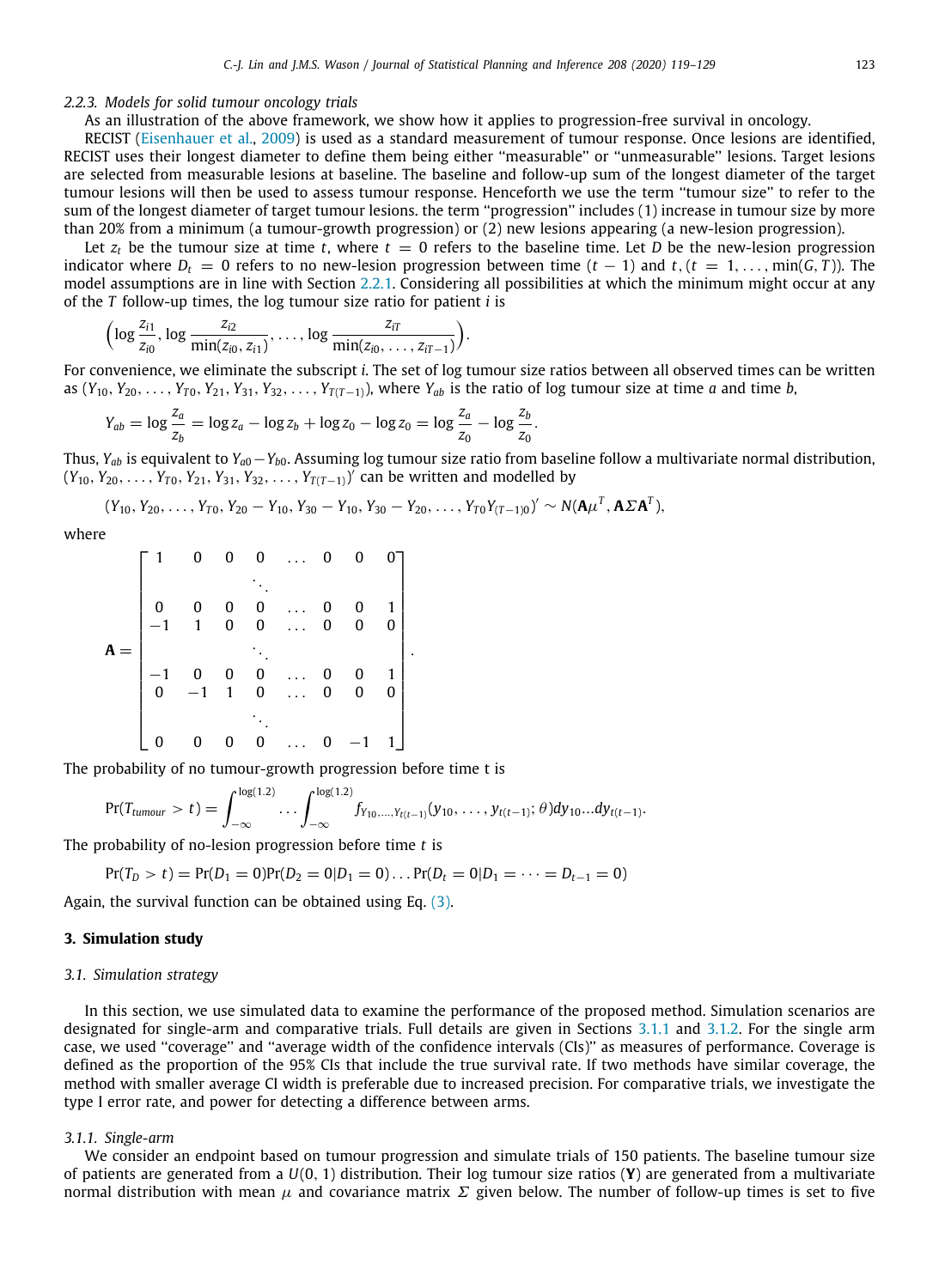#### **Propotional Hazard**

#### **Early Difference**



<span id="page-5-1"></span>**Fig. 1.** Survival functions of control and 6 treatment arms. The black solid line indicates control arm. The combinations of solid/dash and black/grey line are designed for scenarios 1 to 6. Results are based on the KM estimator with 1000 patients being randomly allocated to each arm. The parameters in each scenario are listed in [Table](#page-7-0) [3](#page-7-0).

for scenario 1 and seven for scenario 2. We define an event as tumour progression, and time to progression as the first time when a follow-up tumour size is greater than the minimum of all the previous records by more than 20%. For calculating the coverage, the actual survival rates in each scenario are estimated by using Kaplan–Meier estimators with  $10<sup>5</sup>$  participants.

• Scenario 1, five follow-up times, **Y** ∼ MVN( $\mu$ ,  $\Sigma$ ) where

|  | $\mu = \begin{pmatrix} 0 \\ 0.036 \\ 0.072 \\ 0.108 \\ 0.144 \end{pmatrix}$ , and $\Sigma = \begin{pmatrix} 0.25 & 0.25 & 0.25 & 0.25 & 0.25 \\ 0.25 & 0.45 & 0.45 & 0.45 & 0.45 \\ 0.25 & 0.45 & 0.50 & 0.50 & 0.50 \\ 0.25 & 0.45 & 0.50 & 0.75 & 0.75 \\ 0.25 & 0.45 & 0.50 & 0.75 & 1 \end{pmatrix}$ . |  |  |  |
|--|------------------------------------------------------------------------------------------------------------------------------------------------------------------------------------------------------------------------------------------------------------------------------------------------------------|--|--|--|
|  |                                                                                                                                                                                                                                                                                                            |  |  |  |
|  |                                                                                                                                                                                                                                                                                                            |  |  |  |
|  |                                                                                                                                                                                                                                                                                                            |  |  |  |
|  |                                                                                                                                                                                                                                                                                                            |  |  |  |

 $\bullet$  Scenario 2, seven follow-up times, we set  $\mu=(-0.22,-0.29,-0.36,-0.36,-0.43,-0.51,-0.36)^T$  and  $\sigma_{ii}=0.1,\sigma_{ij}=0.1$  $0.15, i \neq j; i, j = 1, \ldots, 7.$ 

## *3.1.2. Comparative trials*

<span id="page-5-0"></span>Following the previous section, we consider both tumour progression and new-lesion progression. We simulate comparative trials with 200 patients allocated to each arm at random. The number of follow-up times is set to five. The actual survival rates of control and treatment arm under six scenarios are estimated by using Kaplan–Meier estimators with  $10<sup>5</sup>$  $10<sup>5</sup>$  participants and are shown in [Fig.](#page-5-1) 1. The solid black line indicates the control arm, labelled 0. The combinations of solid/dash and black/grey lines indicate survival functions of the treatment arm under different scenarios, labelled 1–6. The different scenarios represent potential possibilities of the difference between experimental and control arms' survival functions, including proportional hazards (PH), an early difference, a late difference, and crossing of survival functions. The models from which log tumour size and new-lesion progression are generated are described in the following paragraphs.

*Tumour progression* We assume that patients are followed up for five time points. The mean log tumour size ratios of the control arm are generated from a multivariate normal with mean  $\mu$  + 0.1 and covariance matrix Σ, where

$$
\mu = \begin{pmatrix} -0.2 \\ -0.4 \\ -0.56 \\ -0.65 \end{pmatrix}, \text{ and } \Sigma = \begin{pmatrix} 0.05 & 0.05 & 0.05 & 0.05 & 0.05 \\ 0.05 & 0.10 & 0.10 & 0.10 & 0.10 \\ 0.05 & 0.10 & 0.14 & 0.14 & 0.14 \\ 0.05 & 0.10 & 0.14 & 0.16 & 0.16 \\ 0.05 & 0.10 & 0.14 & 0.16 & 0.18 \end{pmatrix}.
$$

These numbers are based on data from HORIZON II (described further in Section [4.1\)](#page-6-0). The values of  $\mu$  in scenarios 1–6 are listed in the second column of [Table](#page-7-0) [3.](#page-7-0) We calculate the time to tumour progression based on the generated tumour size ratios.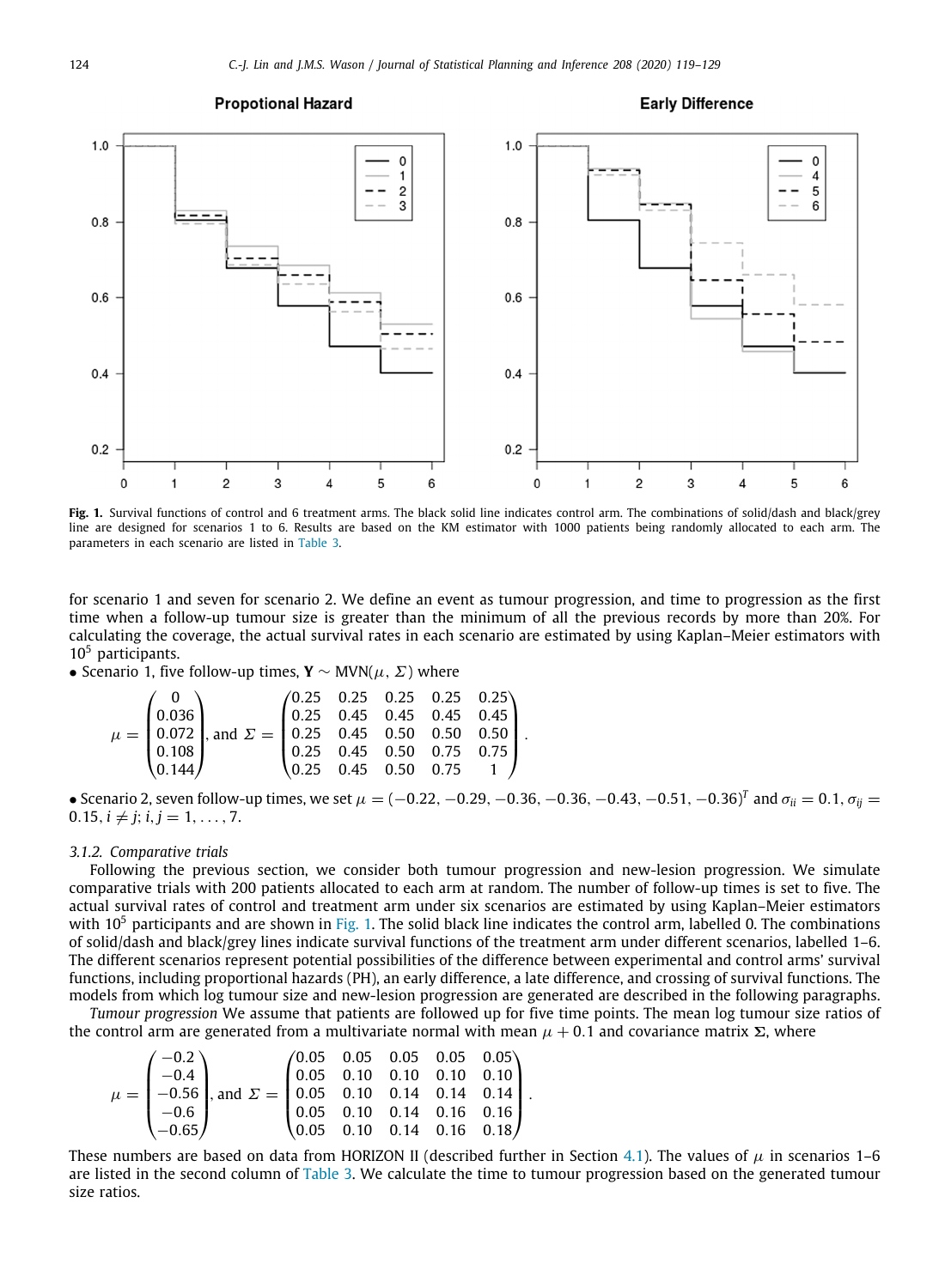<span id="page-6-1"></span>Estimated survival function and coverage of the augmented binary method with bootstrap (Aug-boot) in comparison with Kaplan–Meier estimator (KM) which dichotomises continuous variables. Results are based on 1000 iterations.

| Time | True  | S(t)  |          | Estimated coverage |          | Average CI width |          |  |
|------|-------|-------|----------|--------------------|----------|------------------|----------|--|
|      |       | КM    | Aug-boot | KM                 | Aug-boot | KM               | Aug-boot |  |
|      | 0.644 | 0.641 | 0.642    | 0.936              | 0.965    | 0.153            | 0.138    |  |
|      | 0.394 | 0.391 | 0.391    | 0.959              | 0.964    | 0.157            | 0.134    |  |
|      | 0.276 | 0.275 | 0.276    | 0.941              | 0.965    | 0.144            | 0.118    |  |
| 4    | 0.160 | 0.161 | 0.162    | 0.951              | 0.965    | 0.120            | 0.090    |  |
| 5    | 0.096 | 0.096 | 0.097    | 0.956              | 0.964    | 0.097            | 0.065    |  |

**Table 2**

<span id="page-6-2"></span>Estimated survival function with up to seven follow-up times and coverage of the augmented binary method with bootstrap (Aug-boot) in comparison with Kaplan–Meier estimator (KM) which dichotomises continuous variables.

| Time | True  | S(t)   |          |       | Estimated coverage |       | Average CI width |  |
|------|-------|--------|----------|-------|--------------------|-------|------------------|--|
|      |       | КM     | Aug-boot | КM    | Aug-boot           | KM    | Aug-boot         |  |
|      | 0.852 | 0.8644 | 0.8568   | 0.966 | 0.978              | 0.109 | 0.095            |  |
| 2    | 0.636 | 0.6377 | 0.6371   | 0.979 | 0.981              | 0.154 | 0.137            |  |
| 3    | 0.452 | 0.4182 | 0.4235   | 0.982 | 0.984              | 0.159 | 0.121            |  |
| 4    | 0.271 | 0.2547 | 0.2688   | 0.978 | 0.982              | 0.141 | 0.089            |  |
|      | 0.177 | 0.1732 | 0.1615   | 0.976 | 0.982              | 0.124 | 0.072            |  |
| 6    | 0.119 | 0.1111 | 0.1112   | 0.98  | 0.983              | 0.103 | 0.053            |  |
|      | 0.043 | 0.0453 | 0.0425   | 0.984 | 0.984              | 0.072 | 0.024            |  |

*New-lesion progression* [\(Bender et al.](#page-10-10), [2005\)](#page-10-10) derived a general formula to address the relationship between the hazard and the corresponding survival time which can be used to generate survival times to simulate Cox proportional hazards. The concept is that since the survival function *S* is decreasing and continuous, then the inverse function  $S^{-1}(v)$ ,  $v \in [0, 1]$ has a unique time *t* such that  $S(t) = v$ . The association between survival time and hazard,  $S(t) = \exp(-H(t))$ , implies  $T = S^{-1}(V) = H^{-1}(-\frac{\log(V)}{\lambda \exp(x/\beta)})$  where the random variable *V* follows a uniform distribution on (0,1).

We use this formula and simulate time to new-lesion progression from an exponential regression model. The hazard model can be written as

$$
H(t, x) = \lambda \exp(\mathbf{x}'\beta),
$$

where  $\lambda$  is the baseline hazard and **x** is the covariate. If the hazard is proportional, the hazard ratio for control and treatment is constant over time, and equal to *e* β .

A choice of  $\lambda = 0.1$  is equivalent to a constant new-lesion failure rate of 10% at each time point. A negative value of  $\beta$ means that the treatment arm has a lower rate of new lesion progressions. The generated time to new-lesion progression is rounded up to the nearest time. This is to reflect that in reality progressions are interval censored. The parameters of (λ, β) of control arm is (0.1, 0), and (λ, β) of scenarios 1–6 are listed in [Table](#page-7-0) [3](#page-7-0).

# *3.2. Simulation results*

[Table](#page-6-1) [1](#page-6-1) shows the results from 1000 replicates of a single-arm trial using the Aug-boot and the Kaplan–Meier method (KM). The true *S*(*t*) of the five time points are 0.644, 0.394, 0.276, 0.160, 0.096. The results show that the estimators of both methods are close to unbiased. The two methods have similar coverage (Aug-boot is around 96% and KM is 95%), but the average CI width of Aug-boot is narrower than that of KM. This suggests that the Aug-boot gives extra precision compared to KM. Similar results are found in scenario 2 with seven follow-up times (see [Table](#page-6-2) [2](#page-6-2)).

[Table](#page-7-0) [3](#page-7-0) shows the results from comparative trial simulations using the log-rank test, Peto & Peto, and the Aug-delta method. The empirical Type I error of the three methods is 0.046, 0.044, and 0.056, respectively. The last three columns show the power to detect differences between control and experimental arms in scenarios 1–6. The scenarios represent: proportional hazards in new-lesion progression (scenarios 1,2,3); difference in tumour progression in early time but the reverse at late time (scenario 4); difference in early time (scenario 5); difference at all 5 follow-up time points (scenario 6). The power of all three methods increase as  $\beta$  (hazard ratio) increases. Aug-delta provides a big gain in power in some scenarios such as crossing survival functions and difference in early time. In other scenarios it provides a more moderate gain such as in scenarios 1 and 2. In a couple of scenarios it actually had a lower power, especially so for scenario 6.

## **4. Case study**

#### *4.1. Application to HORIZON II trial*

<span id="page-6-0"></span>HORIZON II (clinicaltrials.gov identifier: NCT00384176) is a three arm colon cancer trial sponsored by AstraZeneca. Patients recruited in the first part of the trial were randomly assigned 1:1:1 to placebo, cediranib 20 mg once daily,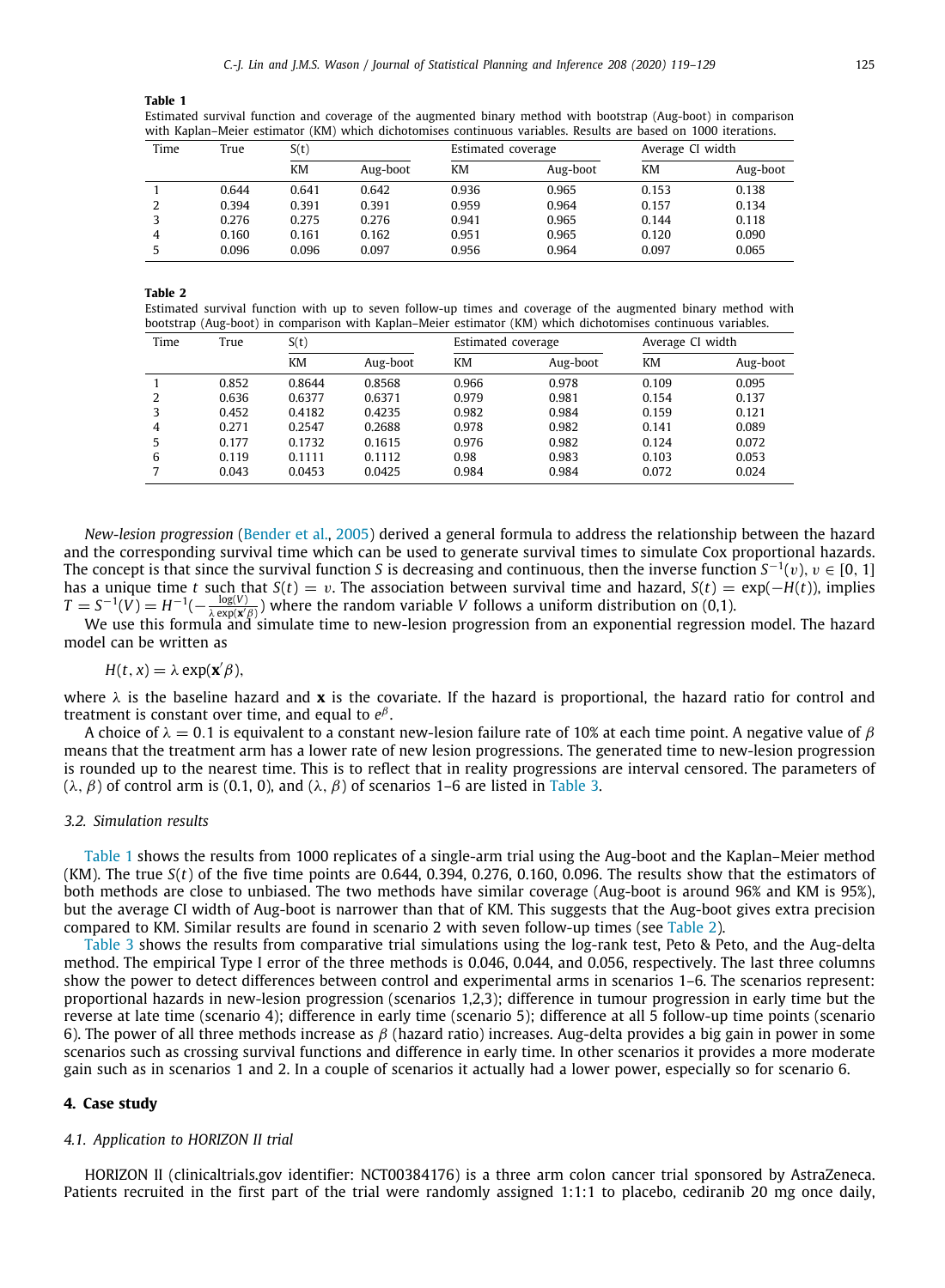#### **Table 3**

Power of detecting differences from control arm using the log-rank test (KM estimator), Peto & Peto modification of the Gehan–Wilcoxon test, augmented binary method with delta method (Aug-delta). The first four columns show the parameters of models for control and scenarios 1 to 6. The scenarios 1 to 3 are designed with proportional hazards, and scenarios 4, 5, 6 are designed with differences between mean log tumour size ratio. Note that there is an early difference between the survival curves of scenario 4 and the control, but that they are slightly overlap at the last two time points (see [Fig.](#page-5-1) [1\)](#page-5-1).

<span id="page-7-0"></span>

| Scenario | <b>Note</b>    | $\mu$                               |        |      | Log-rank | Peto  | Aug-delta |
|----------|----------------|-------------------------------------|--------|------|----------|-------|-----------|
| $\Omega$ | Control        | $-0.10 - 0.30 - 0.46 - 0.50 - 0.55$ |        | 0.1  |          |       |           |
|          | No diff        | $-0.10 - 0.30 - 0.46 - 0.50 - 0.55$ |        | 0.1  | 0.046    | 0.044 | 0.056     |
|          | PH             | $-0.10 - 0.30 - 0.76 - 0.80 - 0.85$ | $-0.5$ | 0.1  | 0.732    | 0.675 | 0.800     |
|          | PH             | $-0.10 - 0.30 - 0.76 - 0.80 - 0.85$ | $-0.3$ | 0.1  | 0.491    | 0.426 | 0.520     |
|          | PН             | $-0.10 - 0.30 - 0.76 - 0.80 - 0.85$ | $-0.1$ | 0.1  | 0.199    | 0.168 | 0.178     |
| 4        | Crossing       | $-0.50 - 0.70 - 0.63 - 0.67 - 0.72$ |        | 0.05 | 0.096    | 0.234 | 0.840     |
|          | Early diff     | $-0.40 - 0.60 - 0.61 - 0.65 - 0.70$ |        | 0.05 | 0.604    | 0.762 | 0.927     |
| 6        | Diff over time | $-0.30 - 0.50 - 0.66 - 0.70 - 0.75$ |        | 0.05 | 0.980    | 0.990 | 0.942     |

#### **Table 4**

<span id="page-7-1"></span>Logrank test, restricted mean survival time test between placebo, 20 mg group and 30 mg group using KM and Aug-delta.

|                                                                                                    | KM               | Aug-delta        |
|----------------------------------------------------------------------------------------------------|------------------|------------------|
| RMST in Placebo $(\hat{\mu}_1)$                                                                    | 4.23             | 3.70             |
| RMST in 20 mg $(\hat{\mu}_2)$                                                                      | 4.45             | 3.90             |
| RMST in 30 mg $(\hat{\mu}_3)$                                                                      | 4.39             | 4.08             |
| Diff. $\hat{\Delta}_2 = \hat{\mu}_2 - \hat{\mu}_1$ (SE)                                            | 0.22(0.086)      | 0.20(0.014)      |
| Diff. $\hat{\Delta}_3 = \hat{\mu}_3 - \hat{\mu}_1$ (SE)                                            | 0.16(0.106)      | 0.38(0.027)      |
| P-value for $\hat{\Delta}_2$ (RMST test)                                                           | 0.0053           | < 0.0001         |
| P-value for $\hat{\Delta}_3$ (RMST test)                                                           | 0.1458           | < 0.0001         |
| P-value for HR-Placebo and 20 mg (logrank test)<br>P-value for HR-Placebo and 30 mg (logrank test) | 0.0002<br>0.0095 | 0.0125<br>0.0006 |

RMST: Restricted mean survival time.

cediranib 30 mg once daily; after an interim analysis subsequent patients were randomly assigned 1:2 to placebo or cediranib 20 mg ([Hoff et al.,](#page-10-11) [2012](#page-10-11)). The number of patients with baseline and at least one follow-up record for the three arms are 331, 457, 192, respectively. Their tumour sizes were measured every six weeks up to 24 weeks and then every 12 weeks until progression.

The endpoint is progression free survival (PFS) after a year. PFS is defined as the time from the date of randomisation to the date of death from any cause or tumour/lesion progression. Figure A.1 in supplementary material shows the tumour size ratio of patients from baseline to different post-baseline timepoints. The colours from dark grey to light grey denote tumour size ratios from 0.01 to 1.199. Tumour progression, lesion progression or both are indicated by light blue, blue, and dark blue, respectively. In addition, the colours white and green indicate, respectively, no data is observed and complete response (100% of shrinkage). The normality assumption appears to hold reasonably well as shown in the supplementary material of [Lin and Wason](#page-10-5) ([2017\)](#page-10-5).

No data being observed can be caused by either a missed clinic visit or the patient completely dropping out from the trial. We first consider missed clinic visits. There are cases where patients have a follow-up observation at time *t<sup>m</sup>* but no observations at time *t*,  $t < t_m$ . It is possible that if a progression occurred at time  $t_m$  it may have actually occurred earlier, leading to interval censored data. Since the Aug-delta method estimates the probability of no progression by integrating functions of the constructed model over all possible tumour size ratio for missing clinic visits, it accounts for missed clinic visits in its inference. We next consider dropout, which results in right-censoring. As shown in Figure A.1, the average dropout rates in the placebo, cediranib 20 mg, cediranib 30 mg arms are 16.4%, 12.5% and 13.8% respectively. The Aug-delta uses the model to deal with censoring. It estimates the probabilities at each follow-up time which accounts for censored patients. This would be similar to making the assumption that censoring is non-informative, although has the advantage that the missing data in each component can be accounted for using a missing at random assumption (i.e. additional covariates could be included in the separate components of the model).

[Table](#page-7-1) [4](#page-7-1) shows the result of comparison between placebo, 20 mg group and 30 mg group using logrank test and restricted mean survival time (RMST) [\(Royston and Parmar](#page-10-12), [2013\)](#page-10-12). The efficiency of test using RMST has been discussed [\(Tian et al.,](#page-10-13) [2017](#page-10-13)). The restricted mean is estimated as the area under the survival curve up to 5 follow-up times. As seen, the standard error of the difference in RMST estimated from Aug-delta is smaller than the difference in RMST estimated from non-parametric method. The log-rank test shows that the survival curves between placebo and cediranib 20 mg is different ( $p = 0.0002$ ) and the survival curves between placebo and cediranib 30 mg is also different (p = 0.0095). The Aug-delta gives the same conclusion about cediranib 20 mg (p = 0.0125) and cediranib 30 mg (p = 0.0006).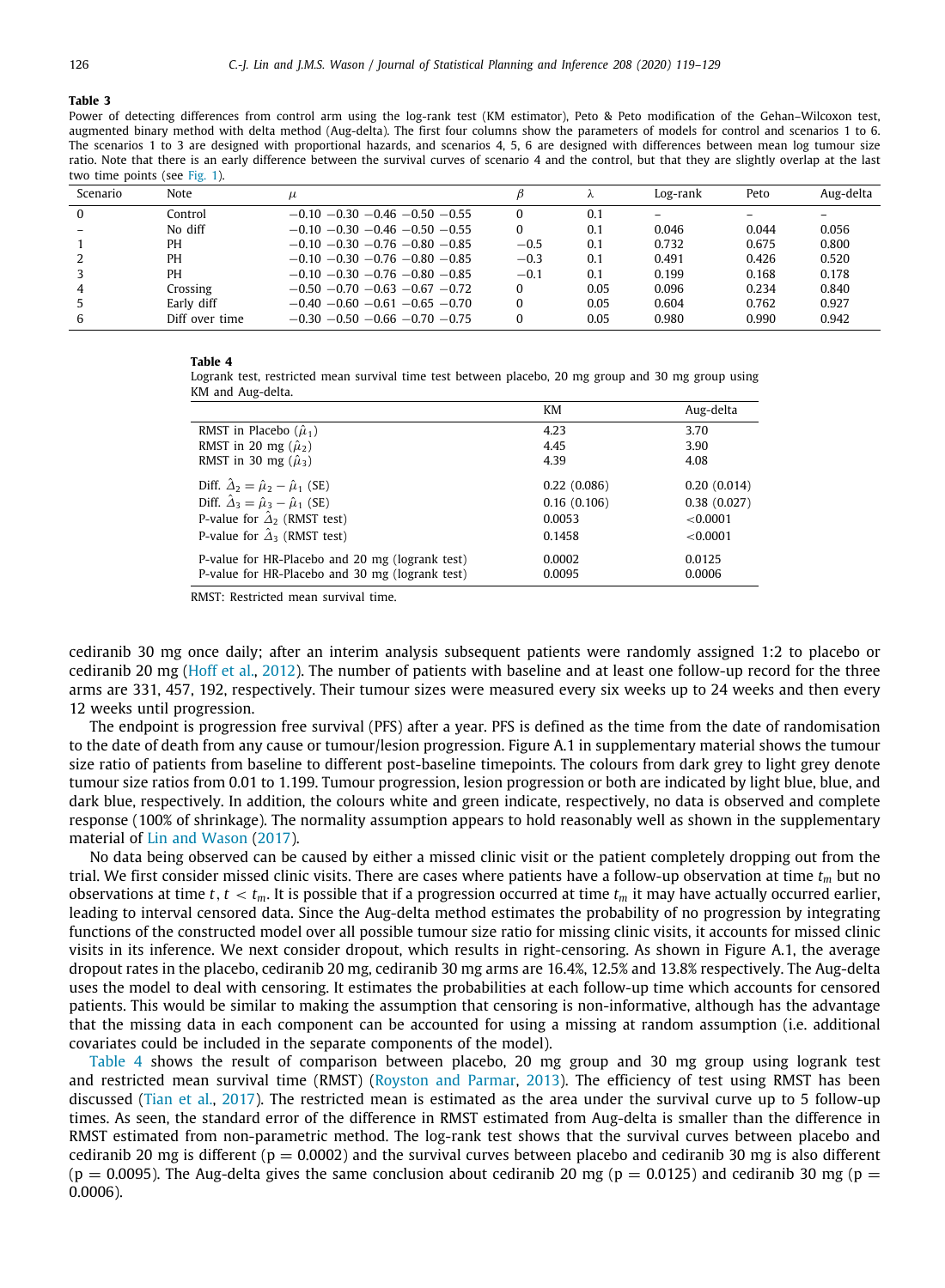#### **Table 5**

Survival function and 95% confidence interval of Pre-ESRD- CKD progression using KM method and Aug-delta. As there are cases that patients have records at time M*<sup>t</sup>* but missing records at M*t*−1, we treat it as interval censored where interval is (M*t*−1, M*t*). This means if a patient has a progression at M3 but missing record at M2. They would be treated as having progression in (M2, M3), instead of assuming no progression at M2.

<span id="page-8-0"></span>

| Time | Mean of estimated survival |        |           | CI width |           | CI width of Aug-delta - CI width of KM<br>CI width of KM |
|------|----------------------------|--------|-----------|----------|-----------|----------------------------------------------------------|
|      | KM                         | $KM^+$ | Aug-Delta | КM       | Aug-Delta |                                                          |
| M1   | 0.936                      | 0.936  | 0.940     | 0.014    | 0.007     | 0.508                                                    |
| M2   | 0.866                      | 0.853  | 0.859     | 0.020    | 0.013     | 0.356                                                    |
| M3   | 0.800                      | 0.778  | 0.768     | 0.023    | 0.018     | 0.244                                                    |
| M4   | 0.736                      | 0.708  | 0.664     | 0.026    | 0.021     | 0.171                                                    |

<sup>+</sup> change the interval censored width.

# *4.2. Application to pre-End-Stage Renal Disease (pre-ESRD) study*

A study of chronic kidney disease (CKD) patients receiving multidisciplinary care was conducted by the China Medical University in Taiwan between 2003 and 2015 ([Tsai et al.,](#page-10-14) [2018](#page-10-14)). They concluded that changes of the estimated glomerular filtration rate (eGFR) at the first year of pre-End-Stage Renal Disease (pre-ESRD) programme enrolment were factors associated with developing ESRD. Some research has been done on the progression of CKD. However, the progression of kidney function is vaguely defined. [Tsai et al.](#page-10-15) ([2017\)](#page-10-15) defined the CKD progression as an annual eGFR decline rate over 3 ml/min/1.73 m<sup>2</sup>. Two of the recommended definitions of CKD progression by the Kidney Disease: Improving Global Outcomes CKD Work Group (KDIGO) ([Kidney Disease: Improving Global Outcomes CKD Work Group,](#page-10-16) [2013](#page-10-16)) were (1) a decrease of 25% in eGFR from baseline and (2) rapid progression: a sustained decline in eGFR of  $>5$  ml/min/1.73 m<sup>2</sup> /year from baseline.

In this application, we define progression as an annual eGFR decline rate (from baseline) over 25%. The baseline of eGFR is defined as the eGFR of the date when the patient entered pre-ESRD or a day before. If no observations are available for both days, the first eGFR record after pre-ESRD enrolment is used. The outcome is time to progression, defined as the time from the date of pre-ESRD enrolment to the date of progression. There are no cases of death during the first year in this dataset. Patients were followed up either every three months or every month depending on their CKD severity. On average, the interval was three months. Therefore, we defined M1, M2, M3, M4 as representing the intervals 1–3 months, 4–6 months, 7–9 months and 10–12 months. For multiple records within each time interval, the average eGFR is used. Patients without any eGFR records from M1 to M4 were excluded.

Figure A.2 in supplementary material demonstrates that the distribution of ratio of follow-up eGFR to baseline deviates from normality; we therefore applied the best fitting Box–Cox transformation [\(Box and Cox,](#page-10-17) [1964](#page-10-17)), which was  $\frac{y^{-0.3}-1}{-0.3}$ . For missed clinic visits, the Aug-delta method estimates probability of progression for missed visits prior to the last observation. We felt there is a need for further exploration of analysis of missing records. Therefore, we re-defined the length of interval.  $(x_1,...,x_4)$  as the ratio of eGFR at time  $t_1,...,t_4$ . If  $x_i:t_m\leq t_i < t_s$  is missing and  $x_s < 0.75$ , we assume the progression should occur any time from  $t_m$  to  $t_s$ .  $x_s$  represents the record observed at the interval of  $(t_m, t_s)$ . We denote the analysis using the KM method on the re-defined intervals by  $KM^+$ . [Table](#page-8-0) [5](#page-8-0) shows the estimated survival of 4534 patients using the KM, KM<sup>+</sup> and the Aug-delta and the reduction in 95% confidence interval (CI) from KM to Aug-delta, CI width of Aug-delta - CI width of KM. Results show that the estimated PFS using KM<sup>+</sup> is smaller than the KM method

but closer to Aug-Delta and the Aug-delta gives a considerably smaller 95% CI than the KM method.

# **5. Discussion**

In this paper we considered how one can efficiently analyse a time-to-event endpoint when the event is formed from a continuous measurement being above or below a threshold. We consider a method that allows the continuous information to be used in order to improve precision. This method is an extension of the method of [Lin and Wason](#page-10-5) ([2017](#page-10-5)) from a response-based endpoint to progression-free survival. We showed its potential through two real data applications: firstly in a solid tumour oncology trial, and secondly in an observational study of renal disease.

We have showed through simulation and real data that the proposed method can provide substantial extra precision in single-arm trials and more power for randomised two-arm trials. Unlike earlier work proposing a similar approach for analysing response outcomes [\(Wason and Seaman](#page-10-4), [2013;](#page-10-4) [Lin and Wason](#page-10-5), [2017\)](#page-10-5), we did not find that the proposed method was always more powerful. Instead, the power gain seems highly variable. In some scenarios the power gain was huge, such as when there were crossed survival functions or large differences in the hazard functions earlier on. In other cases the proposed method actually lost (generally a modest amount of) power compared to standard analysis approaches. This indicates the proposed method may be suitable as a secondary analysis rather than replacing standard time-to-event methods as a primary analysis.

There are some issues to be considered before using the augmented method. First of all, time to actual progression. In the renal disease study, patients were followed for 10 years during which they received medication when progression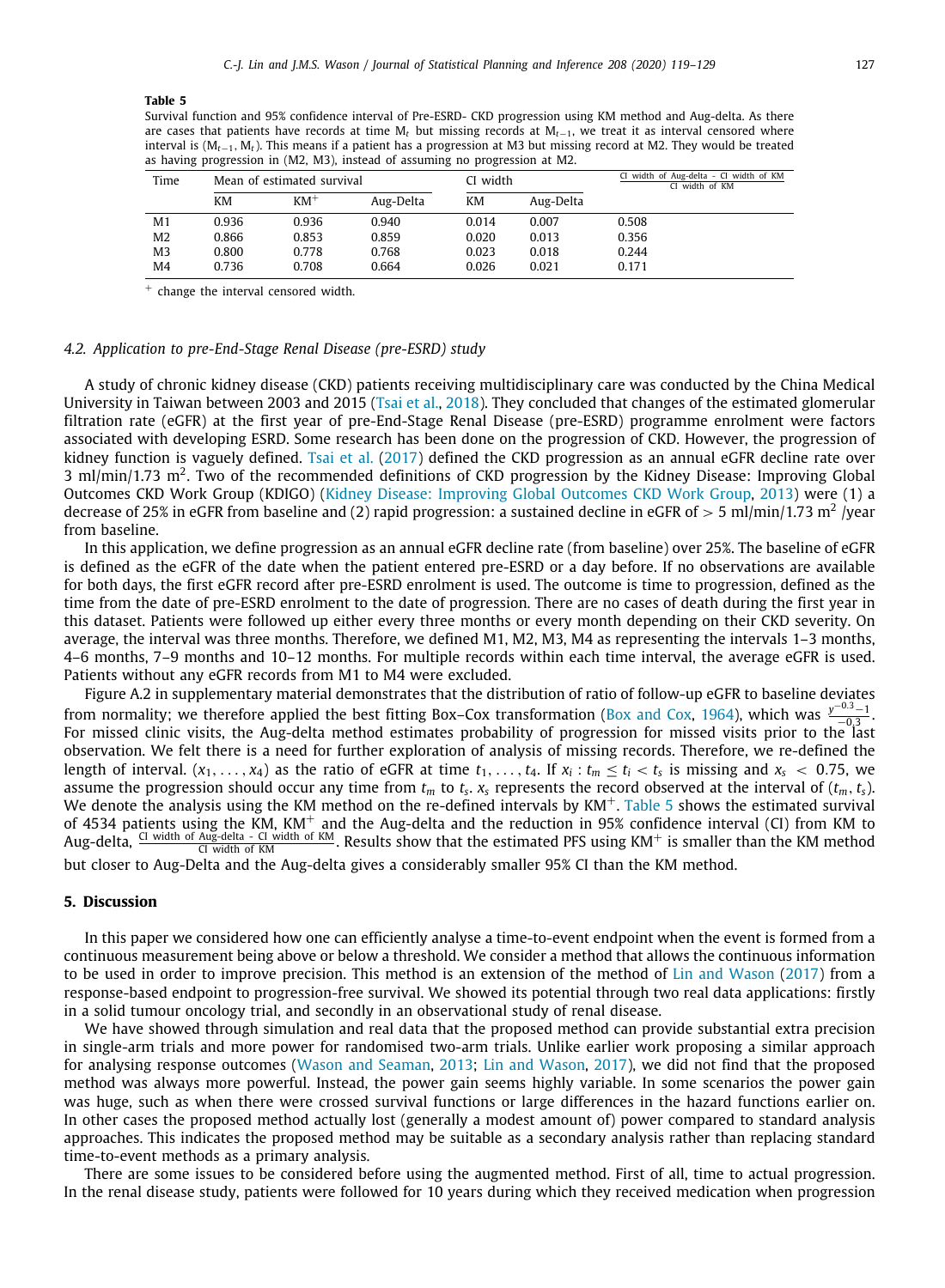was ''observed''. Once progression occurred, they would be followed up more frequently for a certain period. Time to the first progression or time from the first progression to the second progression is often the focus of the research. A missing record might result in biased estimation, that is, if a patient does not have a record at time  $t_m$  but has a record at  $t_{m+1}$ , the KM method treats the patient as if there is no progression at  $t_m$ . In other words, the KM method imputes missing observations as no progression. This may result in the survival rate at *t<sup>m</sup>* being overestimated. In contrast, the augmented binary method uses predicted probability as if the patient was followed up at *t<sup>m</sup>* to deal with missing/censoring cases. This probability can be interpreted as a weighted probability of the occurrence of progressions. Dichotomised variables take a value of either 0 or 1, whereas the augmented binary method takes the weighted probability of patients with similar records having no progression. For a study where the time to actual progression is of interest, we would argue that the augmented binary method is estimating a more correct quantity than the KM method.

The second concern is the computational time. Multi-dimensional integration in the augmented binary method adds to the computational burden. The bootstrap method, Aug-boot, has advantages when survival probabilities are close to the boundary but requires substantial additional computation. For example, in the simulation study with five follow-up times and sample size 50, when we increased the number of bootstrap samples from 30 to 100, the computational time for one iteration increased from 20 min to an hour. Some of the increased computational burden may be addressed through utilising parallel computation. When applying the delta method, the numerical partial derivatives could be paralellised. If applying a bootstrap procedure then the bootstrap samples could be parallelised. Lastly, if conducting simulation studies to assess statistical properties, then replicates could be parallelised.

The third concern is the cost of investigating a more complex model. This model makes additional assumptions that the traditional methods do not. One important such assumption is normality of residuals in the model for the continuous variables. Previous work [\(Wason and Seaman](#page-10-4), [2013](#page-10-4); [McMenamin et al.,](#page-10-18) [2019](#page-10-18)) has demonstrated in similar situations that results can be sensitive to this assumption. It is therefore very important to investigate this assumption; if the normality assumption does not appear to hold then a transformation such as the family of Box and Cox may be sufficient to improve the properties. In the applications, the normality assumption was met for the log tumour-ratio in the HORIZON II study. In renal disease dataset, we defined progression using the relative difference. The multivariate normal model fitted the Box– Cox transformed ratio well. In some cases it may be difficult to find a suitable transformation, such as if the continuous variable is zero-inflated. Further work is motivated to allow for more general distributions for modelling the underlying continuous data. This would lead to more robust conclusions when the multivariate normal does not fit well to any transformation.

Lastly the proposed model allows for both interval- and right-censoring through the individual components of the joint model. We have explained how this is done within the case studies but further investigation of the effect of informative censoring would be of interest. We hypothesise that the proposed methods would not be any more sensitive to noninformative censoring than any other standard time-to-event analysis and may actually be less sensitive to informative censoring, but this requires some investigation. We note in some cases individual components of the event variable may be missing, and this is a situation that our approach is likely to deal with better.

We have applied the augmented binary method to oncology and kidney disease. However, the proposed method is not limited to these. The concept can be applied to any case where progression criteria involve multiple variables, at least one of which is continuous.

# **CRediT authorship contribution statement**

**Chien-Ju Lin:** Conceptualization, Methodology, Software, Formal analysis, Writing - original draft, Visualization. **James M.S. Wason:** Conceptualization, Methodology, Writing - review & editing, Supervision, Funding acquisition.

### **Acknowledgements**

This work was supported by the Medical Research Council, UK (grant number MC\_UU\_00002/6), Cancer Research UK (grant number C48553/A18113). We thank AstraZeneca for providing HORIZON II data and the Big Data Center of China Medical University Hospital in Taiwan for providing Pre-ESRD data.

# **Appendix A. Supplementary data**

Supplementary material related to this article can be found online at [https://doi.org/10.1016/j.jspi.2020.02.003.](https://doi.org/10.1016/j.jspi.2020.02.003) Supplementary material and R-code of the proposed methods is available at [https://sites.google.com/site/jmswason/supplem](https://sites.google.com/site/jmswason/supplementary-material) [entary-material](https://sites.google.com/site/jmswason/supplementary-material).